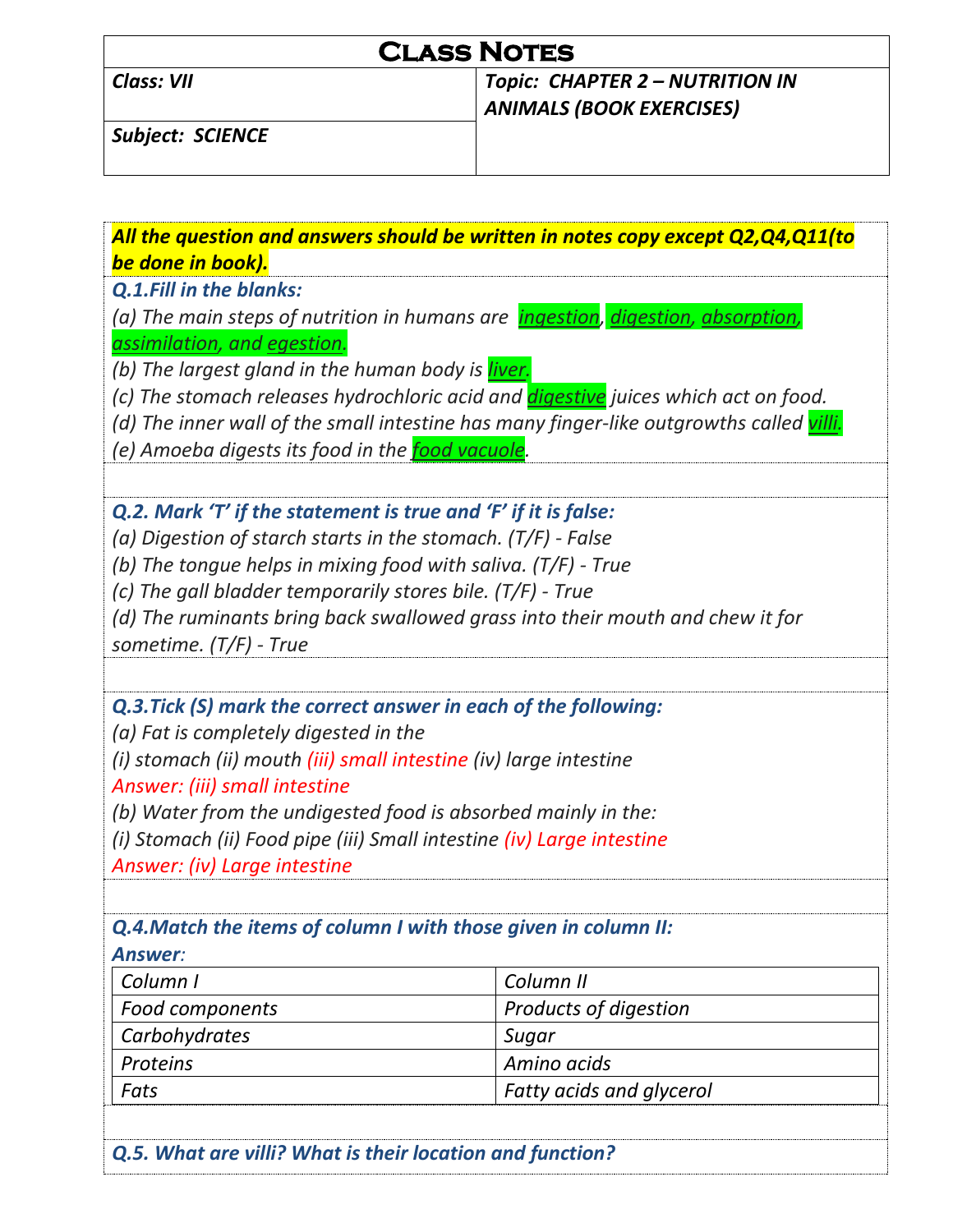*Answer: The finger like projections in the inner walls of small intestine is called as villi. Location: Villi are found in the inner walls of small intestine.* 

*Function: Villi increases the surface area of small intestine for the absorption digested food.*

*Q.6. Where is the bile produced? Which component of the food does it help to digest?* 

*Answer: Bile is produced in liver and is stored in a sac called gall bladder. It helps in the digestion of fats.* 

*Q.7. Name the type of carbohydrate that can be digested by ruminants but not by humans. Give the reason also.* 

*Answer: Cellulose is the carbohydrate that can be digested by ruminants. Ruminants have large sac like structure between the small intestine and large intestine called as Caecum. The cellulose of the food is digested here by the action of certain bacterias (Ruminococcus) which are not present in humans.* 

*Q.8. Why do we get instant energy from glucose?*

*Answer: We get instant energy from glucose because it easily breaks down in the cell with the help of oxygen and it is directly absorbed into the blood which provides instant energy to the organism.* 

*Q.9. Which part of the digestive canal is involved in:* 

*Answer:*

*i. absorption of food – small intestine ii. chewing of food – buccal cavity (mouth) iii. killing of bacteria – stomach iv. complete digestion of food – small intestine v. formation of faeces – large intestine* 

*Q. 10. Write some similarities and differences between the nutrition in amoeba and human beings.* 

*Answer:* 

 *Similarity:* 

*1. They both are heterotrophs and derive their food from other organisms.* 

*2. Both amoeba and human beings requires energy for the growth and maintenance of the body.* 

| Difference:                        |  |
|------------------------------------|--|
| $\blacksquare$ Nutrition in amoeha |  |

| Nutrition in amoeba                   | Nutrition in human beings             |  |
|---------------------------------------|---------------------------------------|--|
| Mouth and digestive system is absent. | They have mouth and complex digestive |  |
|                                       | system.                               |  |